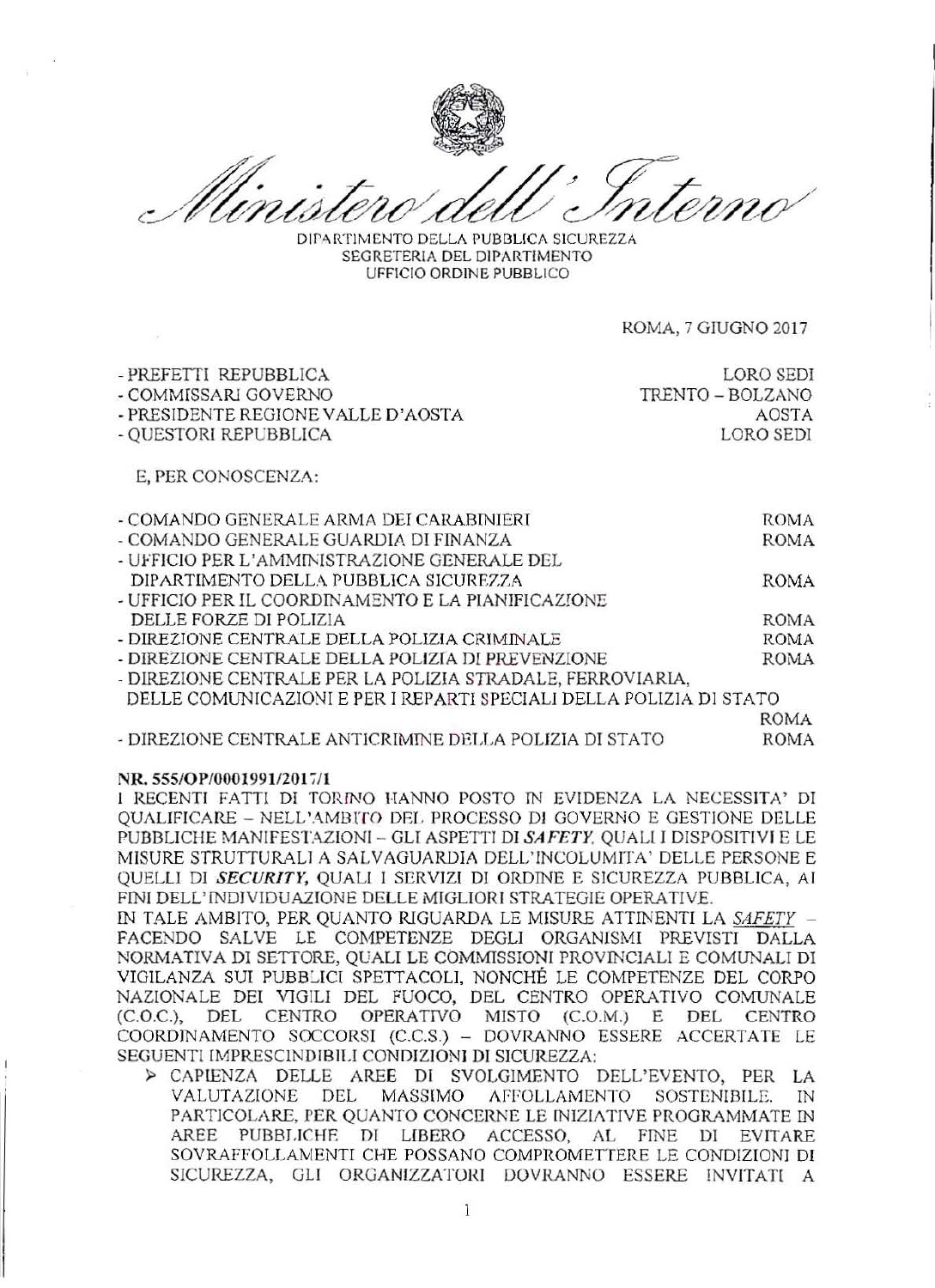

DIPARTIMENTO DELLA PUBBLICA SICUREZZA SEGRETERIA DEL DIPARTIMENTO UFFICIO ORDINE PUBBLICO

REGOLARE E MONITORARE GLI ACCESSI. OVE POSSIBILE ANCHE MEDIANTE SISTEMI DI RILEVAZIONE NUMERICA PROGRESSIVA AI VARCHI DI INGRESSO FINO ALL'ESAURIMENTO DELLA CAPACITA' RICETTIVA DELL'AREA INTERESSATA, CHE SARA' INTERDETTA GIA' NELLA ZONA DI RISPETTO ANCHE CON L'AUSILIO DELLE FORZE DI POLIZIA;

- > PERCORSI SEPARATI DI ACCESSO ALL'AREA E DI DEFLUSSO DEL PUBBLICO, CON INDICAZIONE DEI VARCHI:
- $\triangleright$  PIANI DI **EMERGENZA** E. DI EVACUAZIONE, **ANCHE** CON L'APPRONTAMENTO DEI MEZZI ANTINCENDIO, PREDISPOSTI DALL'ORGANIZZATORE DELL'EVENTO, CON ESATTA INDICAZIONE DELLE VIE DI FUGA E CORRELATA CAPACITA' DI ALLONTAMENTO IN FORMA ORDINATA:
- > SUDDIVISIONE IN SETTORI DELL'AREA DI AFFOLLAMENTO, IN RELAZIONE ALL'ESTENSIONE DELLA STESSA, CON PREVISIONE DI CORRIDOI CENTRALI E PERIMETRALI ALL'INTERNO, PER LE EVENTUALI EMERGENZE ED INTERVENTI DI SOCCORSO;
- > PIANO DI IMPIEGO, A CURA DELL'ORGANIZZATORE, DI UN ADEGUATO NUMERO DI OPERATORI, APPOSITAMENTE FORMATI, CON COMPITI DI ACCOGLIENZA, INSTRADAMENTO, REGOLAMENTAZIONE DEI FLUSSI ANCHE IN CASO DI EVACUAZIONE, OSSERVAZIONE ED ASSISTENZA DEL PUBBLICO:
- > SPAZI DI SOCCORSO, RAGGIUNGIBILI DAI MEZZI DI ASSISTENZA, RISERVATI ALLA LORO SOSTA E MANOVRA;
- SERVIZI DI SUPPORTO ACCESSORI, FUNZIONALI ALLO  $\triangleright$  SPAZI E SVOLGIMENTO DELL'EVENTO O ALLA PRESENZA DEL PUBBLICO:
- > PREVISIONE A CURA DELLA COMPONENTE DELL'EMERGENZA E URGENZA ASSISTENZA **SANITARIA** DI UN'ADEGUATA SANITARIA, CON INDIVIDUAZIONE DI AREE E PUNTI DI PRIMO INTERVENTO, FISSI O MOBILI. NONCHE' INDICAZIONE DEI NOSOCOMI DI RIFERIMENTO E LORO POTENZIALITA' DI ACCOGLIENZA E SPECIALISTICA;
- > PRESENZA DI IMPIANTO DI DIFFUSIONE SONORA E/O VISIVA, PER PREVENTIVI E RIPETUTI AVVISI E INDICAZIONI AL PUBBLICO DA PARTE DELL'ORGANIZZATORE O DELLE AUTORITA', CONCERNENTI LE VIE DI DEFLUSSO E I COMPORTAMENTI DA TENERE IN CASO DI EVENTUALI CRITICITA':
- > VALUTAZIONE DI PROVVEDIMENTI FINALIZZATI AL DIVIETO DI SOMMINISTRAZIONE E VENDITA DI ALCOLICI E ALTRE BEVANDE IN BOTTIGLIE DI VETRO E LATTINE, CHE POSSANO COSTITUIRE UN PERICOLO PER LA PUBBLICA INCOLUMITA'.

IN TAL SENSO, DOVRANNO ESSERE EFFETTUATI PREVENTIVI E MIRATI SOPRALLUOGHI NELLE LOCALITA' DI SVOLGIMENTO DELLE INIZIATIVE PROGRAMMATE, PER UNA SCRUPOLOSA VERIFICA DELLA SUSSISTENZA DEI PREVISTI DISPOSITIVI DI SAFETY E L'INDIVIDUAZIONE DELLE C.D. VULNERABILITA', AI FINI DI UN'ATTENTA VALUTAZIONE SULL'ADOZIONE O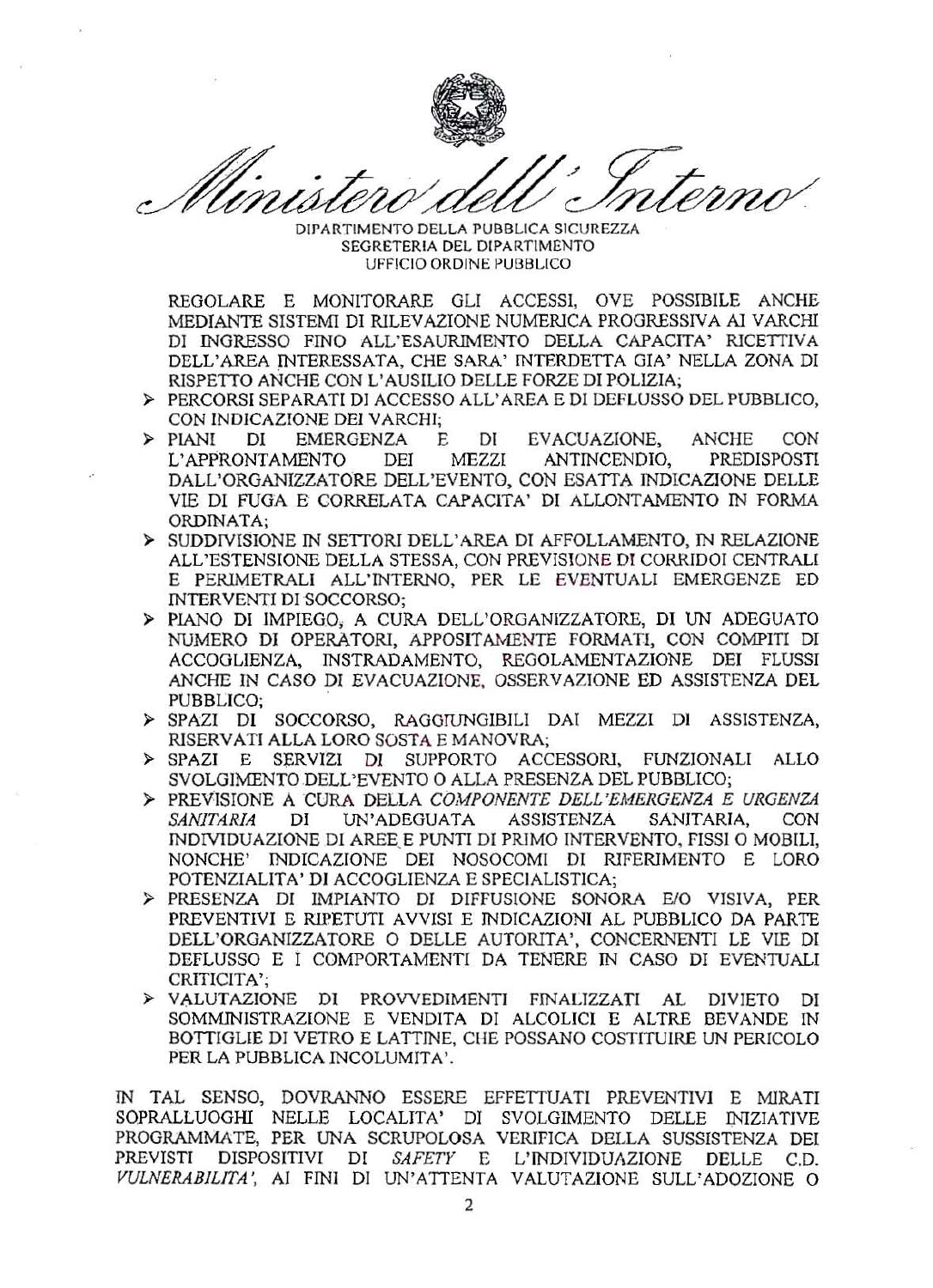

DIPARTIMENTO DELLA PUBBLICA SICUREZZA SEGRETERIA DEL DIPARTIMENTO UFFICIO ORDINE PUBBLICO

IMPLEMENTAZIONE DI APPOSITE MISURE AGGIUNTIVE STRUTTURALI, DA PARTE DELLE AMMINISTRAZIONI, SOCIETA' O ENTI PUBBLICI O PRIVATI COMPETENTI.

A TALI CONDIZIONI DI SAFETY DOVRA' CORRISPONDERE LA PIANIFICAZIONE DI ADEGUATI SERVIZI - SECURITY - A TUTELA DELL'ORDINE E DELLA SICUREZZA PUBBLICA, SECONDO I SEGUENTI CRITERI:

- > SVILUPPO DI UNA MIRATA ATTIVITA' INFORMATIVA, FINALIZZATA ALL'ATTUALE VALUTAZIONE DELLA MINACCIA, PER LA PREDISPOSIZIONE DI UN EFFICACE DISPOSITIVO DI O.P.;
- > REALIZZAZIONE DI PUNTUALI SOPRALLUOGHI E VERIFICHE CONGIUNTE, ALLO SCOPO DI DISCIPLINARE TUTTE LE ATTIVITÀ CONNESSE ALLO SVOLGIMENTO DELL'EVENTO, NONCHE' EFFETTUARE LA RICOGNIZIONE E LA MAPPATURA DI SISTEMI DI VIDEO SORVEGLIANZA PRESENTI NELLE ZONE INTERESSATE, ANCHE AI FINI DI PROCEDERE AD UN EVENTUALE COLLEGAMENTO CON LA SALA OPERATIVA DELLE QUESTURE;
- > ADEGUATA SENSIBILIZZAZIONE DELLE ATTIVITÀ DI PREVENZIONE A CARATTERE GENERALE E DI CONTROLLO DEL TERRITORIO;
- > PREVISIONE DI ATTENTI SERVIZI DI VIGILANZA ED OSSERVAZIONE. ANCHE A LARGO RAGGIO, PRESSO LE AREE E GLI ITINERARI DI INTERESSE, AL FINE DI COGLIERE E CIRCOSCRIVERE PER TEMPO OGNI POSSIBILE SEGNALE DI PERICOLO O MINACCIA, PER L'ADOZIONE DI MISURE DI CONTRASTO. A TAL PROPOSITO, SI RACCOMANDA LA MASSIMA ATTENZIONE NON SOLO NELLA FASE DI AFFLUSSO MA ANCHE IN QUELLA DI DEFLUSSO DEL PUBBLICO DALL'AREA INTERESSATA E LUNGO GLI ITINERARI, MEDIANTE OPPORTUNA RIMODULAZIONE DEI SERVIZI DI CONTROLLO E DEI NUCLEI DI PRONTO IMPIEGO, SENSIBILIZZANDO ADEGUATAMENTE TUTTO IL PERSONALE OPERANTE;
- > PREVISIONE DI UN'ADEGUATA PROTEZIONE DELLE AREE INTERESSATE DALL'EVENTO, MEDIANTE ATTENTI CONTROLLI CON FREQUENTI ED ACCURATE ISPEZIONI E BONIFICHE, SOPRATTUTTO DEI LUOGHI IN CUI PIÙ FACILMENTE POSSONO ESSERE CELATE INSIDIE, MEDIANTE L'AUSILIO DI PERSONALE SPECIALIZZATO E DI ADEGUATE **ATTREZZATURE** TECNOLOGICHE:
- > INDIVIDUAZIONE DI IDONEE AREE DI RISPETTO E/O PREFILTRAGGIO AL FINE DI REALIZZARE MIRATI CONTROLLI SULLE PERSONE, PER IMPEDIRE L'INTRODUZIONE DI OGGETTI PERICOLOSI ED ATTI AD OFFENDERE. VALUTANDO ALTRESI' L'ADOZIONE DI IMPEDIMENTI FISICI AL TRANSITO DI VEICOLI NELLE AREE INTERESSATE AL CONCENTRAMENTO ED ALL'ACCESSO DEGLI SPETTATORI;
- > OPPORTUNA SENSIBILIZZAZIONE DEGLI OPERATORI IMPIEGATI NEI VARI SERVIZI, AFFINCHE' MANTENGANO UN ELEVATO E COSTANTE LIVELLO DI ATTENZIONE, CON APPROPRIATE ED ADEGUATE MISURE DI AUTOTUTELA. SPECIE A SALVAGUARDIA DELLA PROPRIA ED ALTRUI INCOLUMITA.